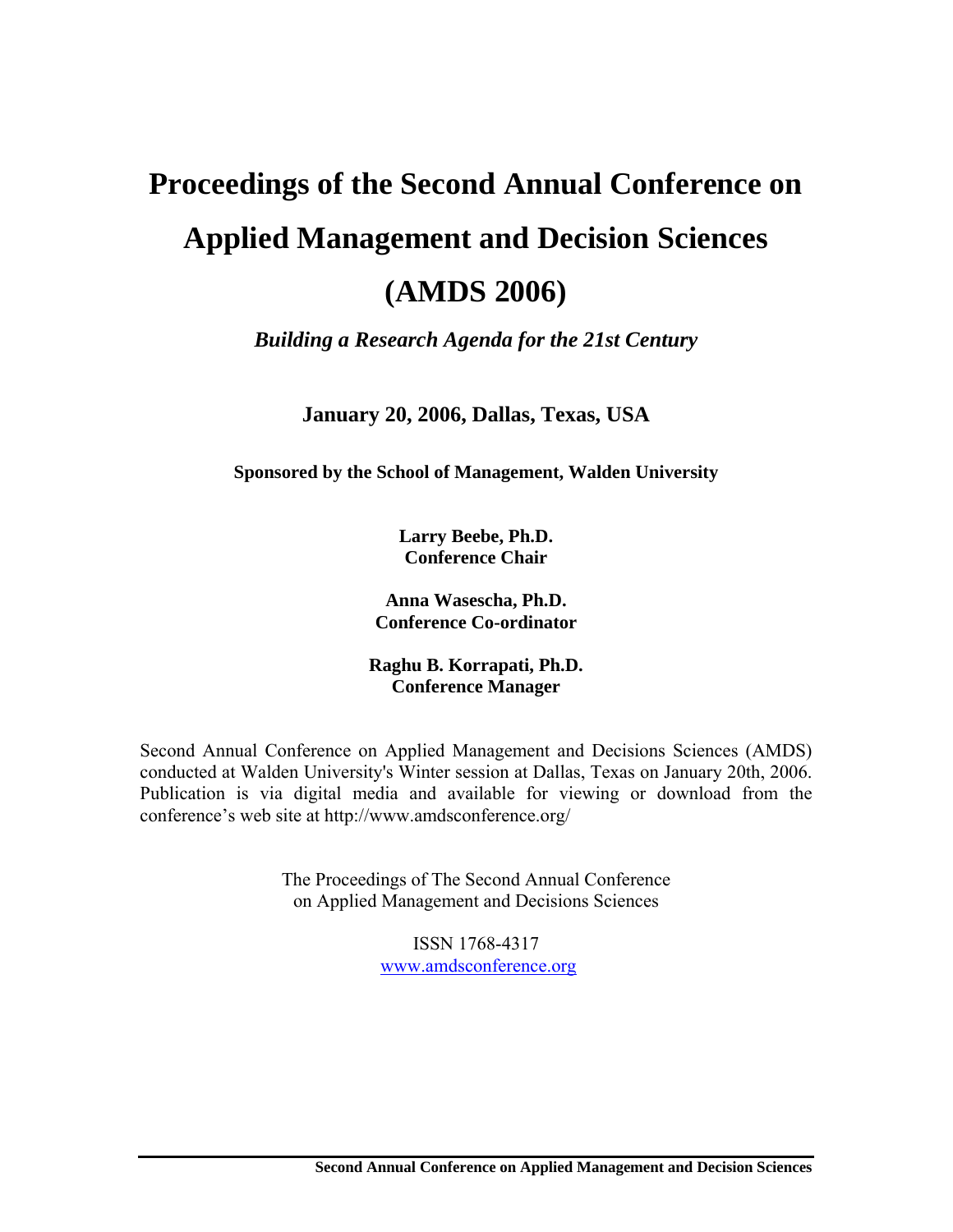© 2006 by *The International Conference on Applied Management and Decision Sciences*  and Walden University. Additional copyrights are held by authors and credited content creators.

Portions © 2006 by *The International Journal of Applied Management and Technology* and Walden University.

Submissions are welcomed from scholars, scholar-practitioners, and advanced graduate students. Please visit the conference web site www.amdsconference.org or journal's web site at www.ijamt.org for detailed information.

The Proceedings of the Second Annual Conference on Applied Management and Decision Sciences is a peer reviewed publication.

First International Conference on Applied Management and Decisions Sciences (AMDS) conducted at Walden University's Winter session at Athens, Georgia on January 23-24, 2005. The Proceedings are available for download in Adobe PDF at http://www.amdsconference.org/.

The International Journal of Applied Management and Technology is a peer reviewed publication.

THE INTERNATIONAL JOURNAL OF **APPLIED MANAGEMENT & TECHNOLOGY** ः । । A M T

The International Journal of Applied Management and Technology

ISSN 1554-4740

www.ijamt.org info@ijamt.org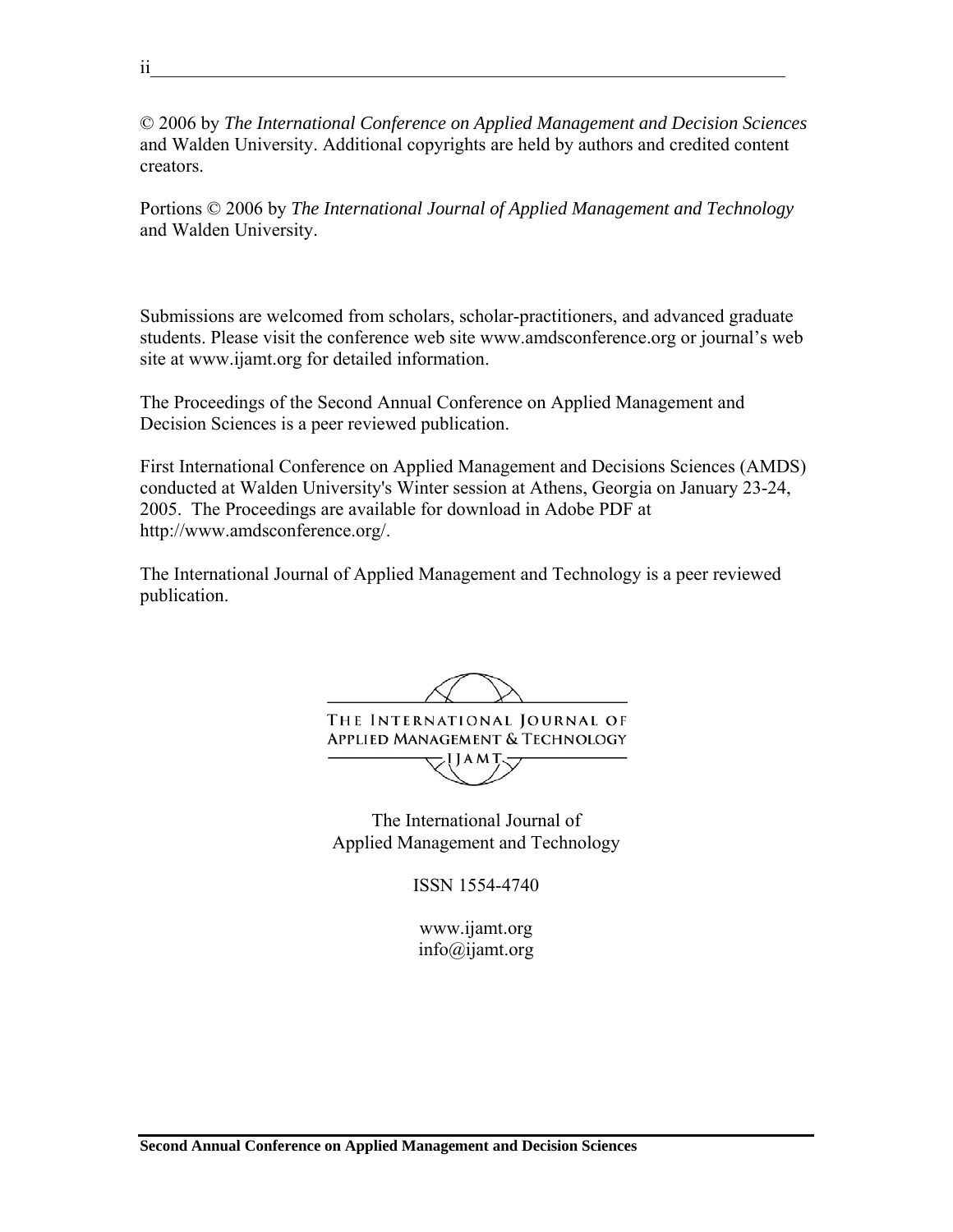### **AMDS Conference and iJAMT Journal Advisory Board**

Dr. Denise M. DeZolt *Walden University*

Dr. Paula Peinovich *President and Provost, Walden University*

Dr. Diane M. St. George *Walden University*

Dr. Marilyn K. Simon *Walden University*

Dr. John Vinton *Dean, School of Management, Walden University*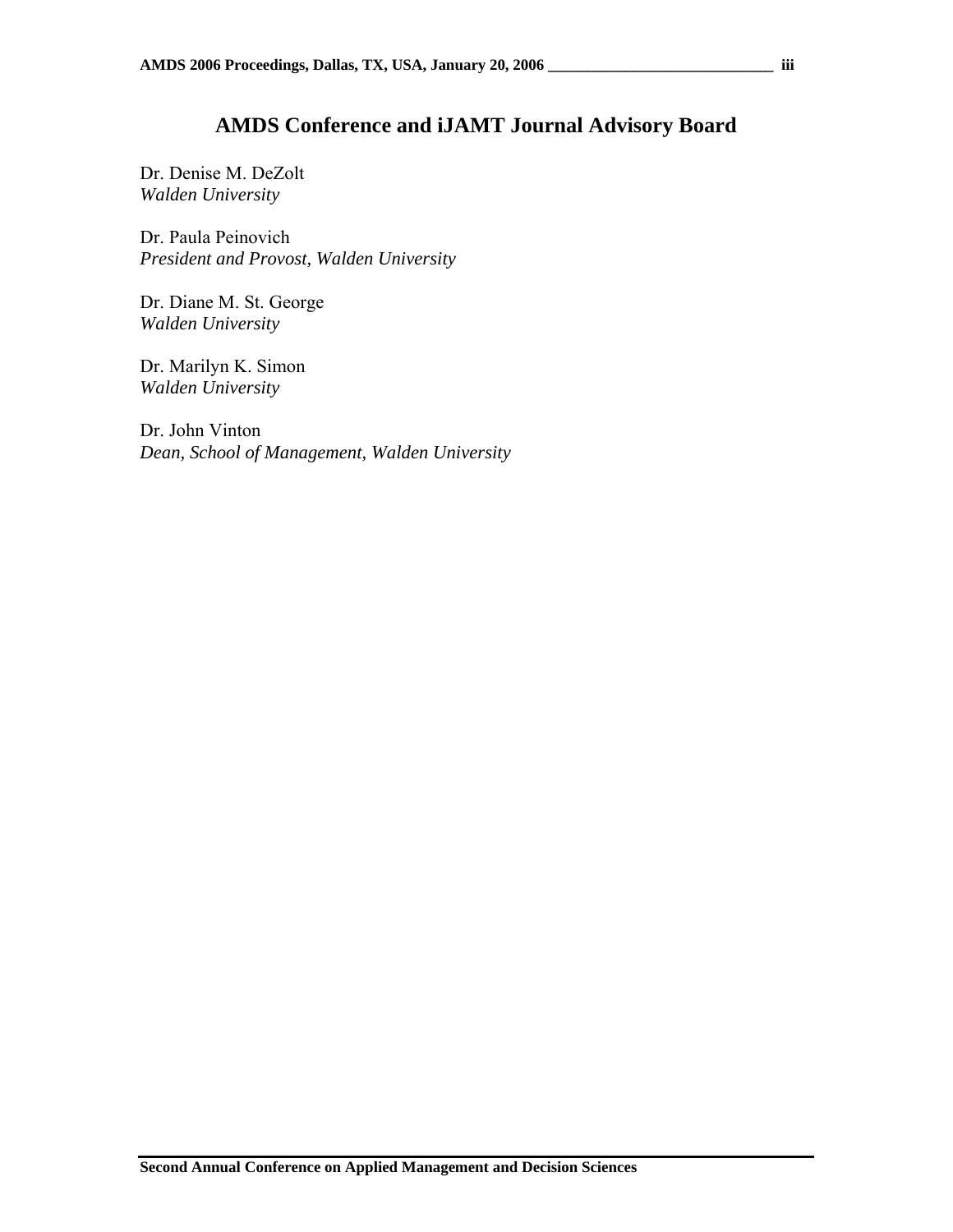### **Collaboration: Avoiding Misconceptions to Ensure Success**

**Seth Saunders Walden University** 

#### **Abstract**

The history of collaboration goes back thousands of years. However, even with such a rich history there still seems to be misconceptions, which cause breakdown in collaboration and failure. We have seen this recently with different events that have taken place within the world we live in. This paper will provide insights into what some of those key misconceptions are of collaboration. I will also provide some key components to ensuring that these misconceptions can be avoided and successful collaboration will occur. There is still much research that needs to be done surrounding collaboration; this paper provides some direction on future research opportunities.

#### **Introduction**

Although collaboration is by no means a new word or concept, it has become a major buzzword and hot topic of late. One of the reasons it has become such an important topic is we are seeing a lack of execution with true collaboration. "Throughout history, progress and even survival, have at times depended on collaboration (www.communitycollaboration.net/id20.htm)." The efforts of FEMA following Hurricane Katrina, the War in Iraq, the use of steroids in professional sports and the rating of video games are all areas where we are and have seen major breakdowns in collaboration.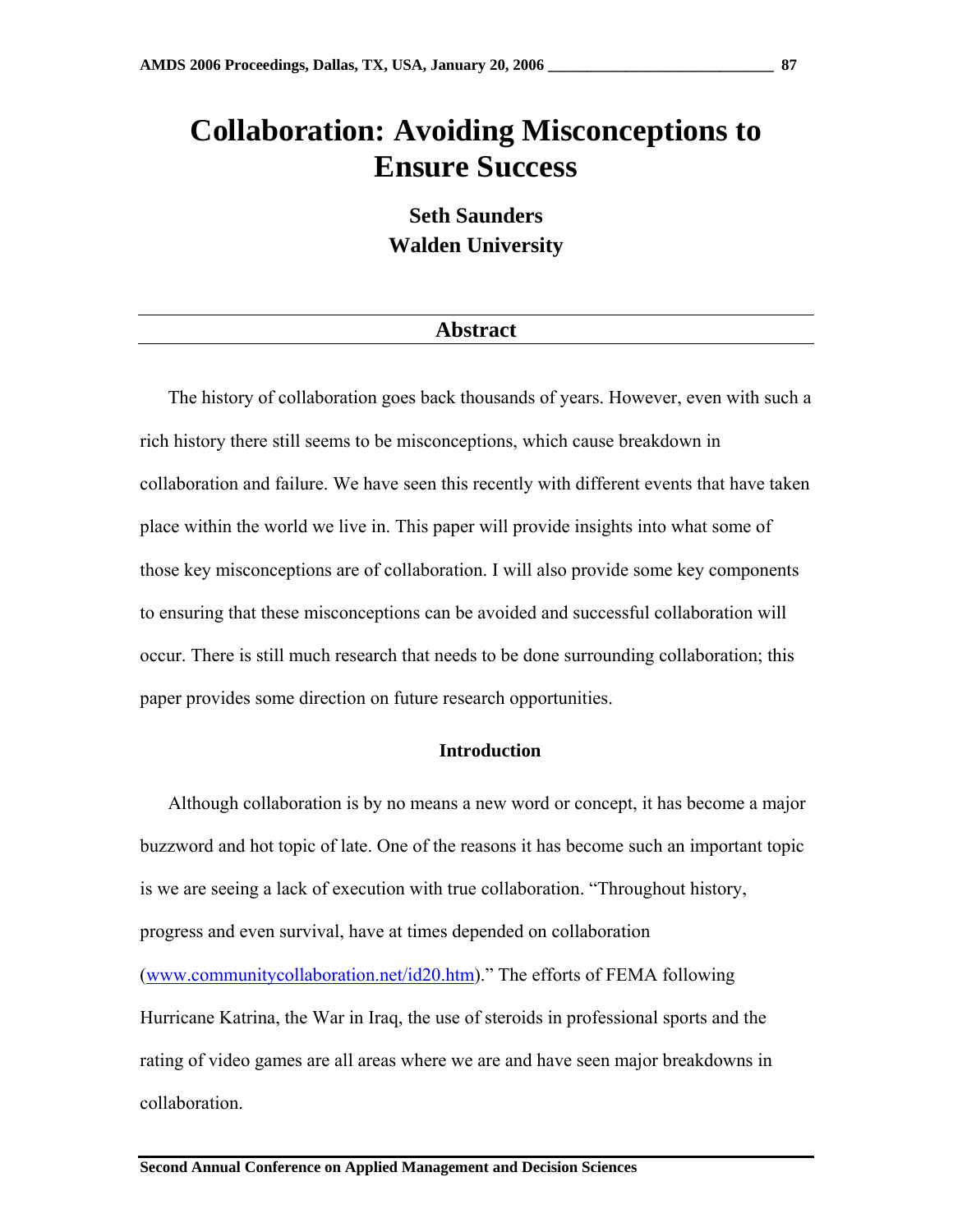#### **Problem Statement**

This paper takes a high level look at what are some of the key misconceptions of collaboration that can impact success. Collaboration is more than people getting together to decide on something, it is engagement, interaction and execution. To often people feel collaboration is consensus, it is not and that is just one misconception.

#### **Purpose of Study**

If I can provide a clearer understanding of the misconceptions of collaboration, I can begin to provide a clearer understanding of what must be done in the future to ensure that collaboration is a successful process. To help understand what collaboration is I would like to provide my own definition after reading a number of articles. Collaboration is a process by which two or more individuals provide their insights, expertise and observations to a selected leader or group to come up with a solution or outcome that provides the greatest benefit to that group's needs. According to an official definition of "collaboration", it means to work together, especially in a joint intellectual effort, to cooperate reasonably, as with an enemy occupation force in one's country

(http://dictionary.reference.com/search?q=Collaboration).

As I read article after article, I found that collaboration is one of those concepts where many have laid out what the keys are to successful collaboration. However, I did not find a lot written about the misconceptions about collaboration. I am not sure if this is because people do not want to talk about it or they just assume people know what they are doing when it comes to collaboration. I found that where the word "collaboration" was mentioned, you often would find the word "community." Thus, it is absolutely critical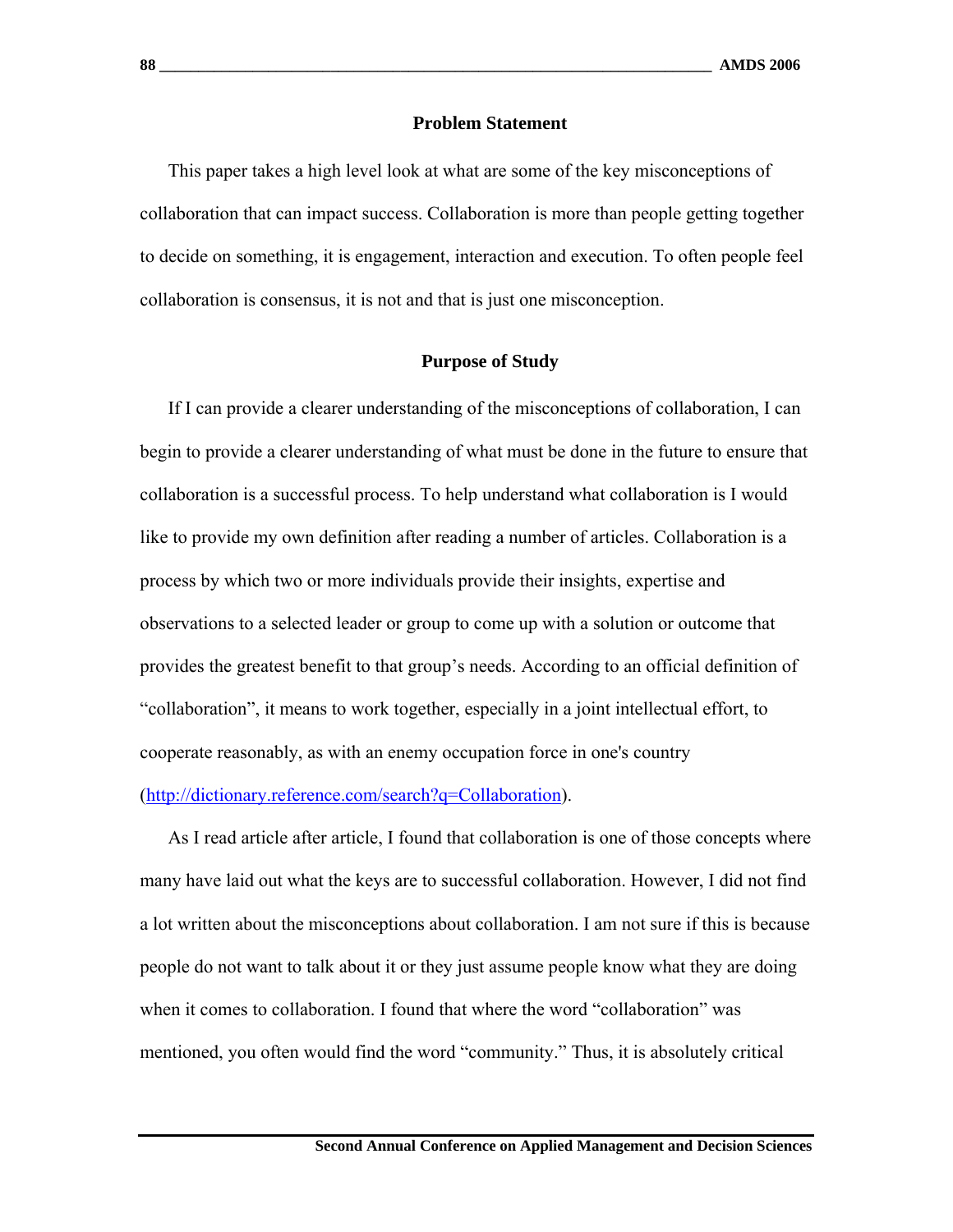that we speak about and understand the misconceptions of collaboration or else we put this whole concept of community in jeopardy.

#### **Methodology**

 As stated earlier, after conducting some preliminary research, I wanted to get a more realistic understanding of what people think about collaboration today. Thus, I created a quick question survey that allowed a wide range of people to provide me with their insights about collaboration. Here are the key misconceptions that I came away with after reviewing all of their responses:

- Collaboration equals consensus
- Collaboration saves time
- Collaboration is easy
- **Technology is the answer to successful collaboration**

These misconceptions are often labeled as barriers to collaboration. I found that in the responses that I received from the small questionnaire that I sent out, these were the key misconceptions that people mentioned. This was one of two questions where there was consistency across the board. It is important to understand a little more about each of these misconceptions.

According to Wikipedia, consensus has two common meanings. One is a general agreement among the members of a given group or community. The other is as a theory and practice of getting such agreements. We can have successful collaboration without having consensus but it is very difficult to have successful consensus without collaboration. For that reason, it is vitally important that when deciding whether or not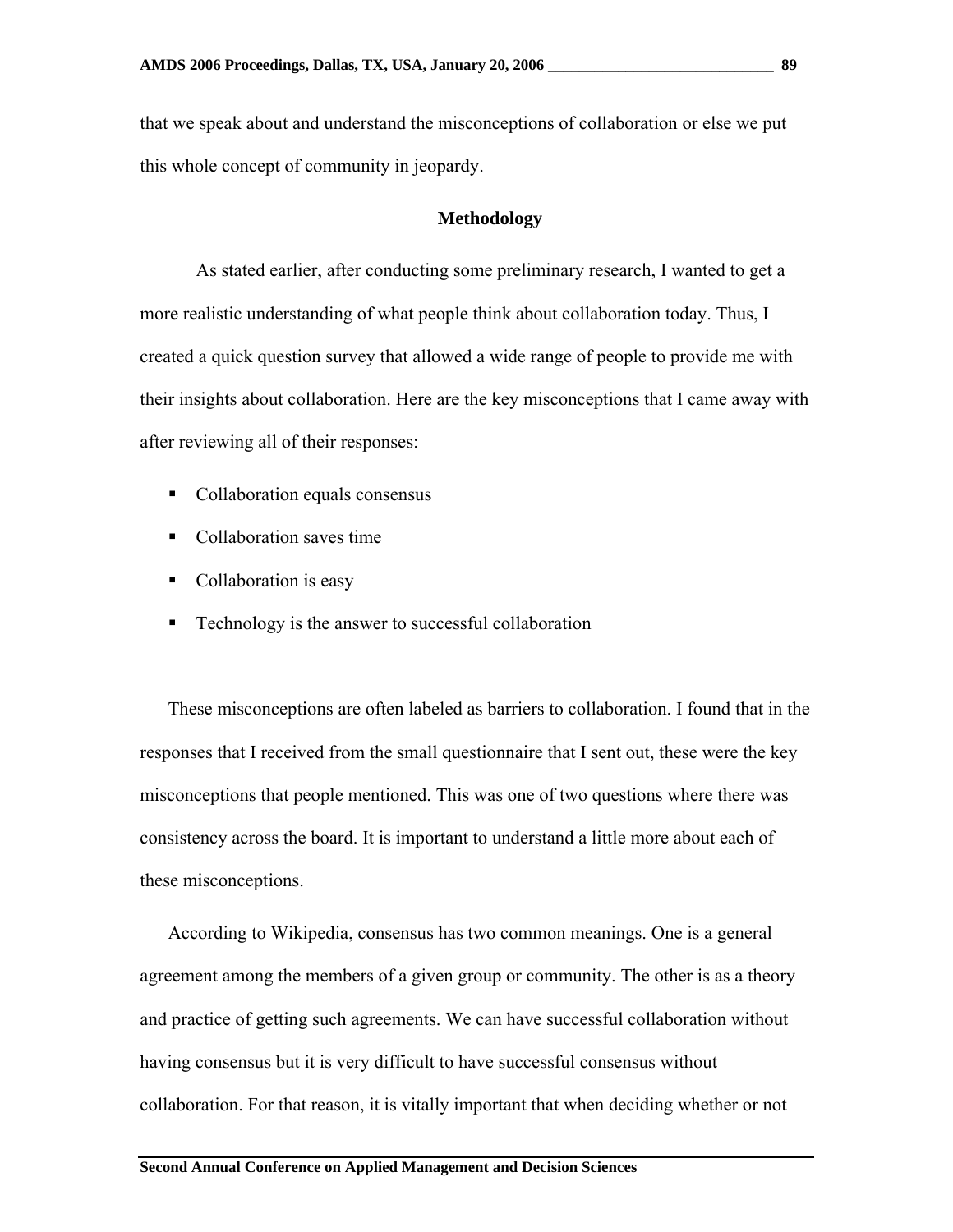collaboration needs to occur, there must be a commitment to those who will be collaborating by key leaders. The leaders final decisions must be supported and understood. Leaders do need consensus on the expectations otherwise you are setting collaboration up for failure. There cannot be turf wars if collaboration is to be successful. If you have consensus, consider it a bonus, not an expected outcome of collaboration. There must be clear expectations set before that actual collaboration takes place.

Although leaders within an organization or community would like to think that if they collaborate, they would save time, they are often disappointed when timelines come and go. The fact of the matter is that time is not necessarily saved or extended, what is improved is the likelihood of the right outcomes. Timesavings can be realized after collaboration, when that actual implementation occurs. Thus, setting the expectation of a collaborating team that it is to save time would be detrimental right from the beginning. One of the common items that repeatedly came up either in articles or answers from the questionnaire is that conflict will happen with collaboration. In order to ensure that there is successful collaboration, you must allow for some time to resolve the conflict.

The misconception that collaboration is easy really has no validity and shows a lack of understanding of what true collaboration is. In reality, collaboration can provide lots of frustration and can expose barriers to success. The key to ensuring that collaboration does not create levels of unnecessary frustration is to ensure that expectations are clearly defined upfront. There are assumptions that the reason that collaboration maybe easy is that you are only including a few people. The reality is that as you include more people in a process, the complexity increases. With this complexity there comes feelings of uneasiness and frustration. This can open the threat of failure within collaboration.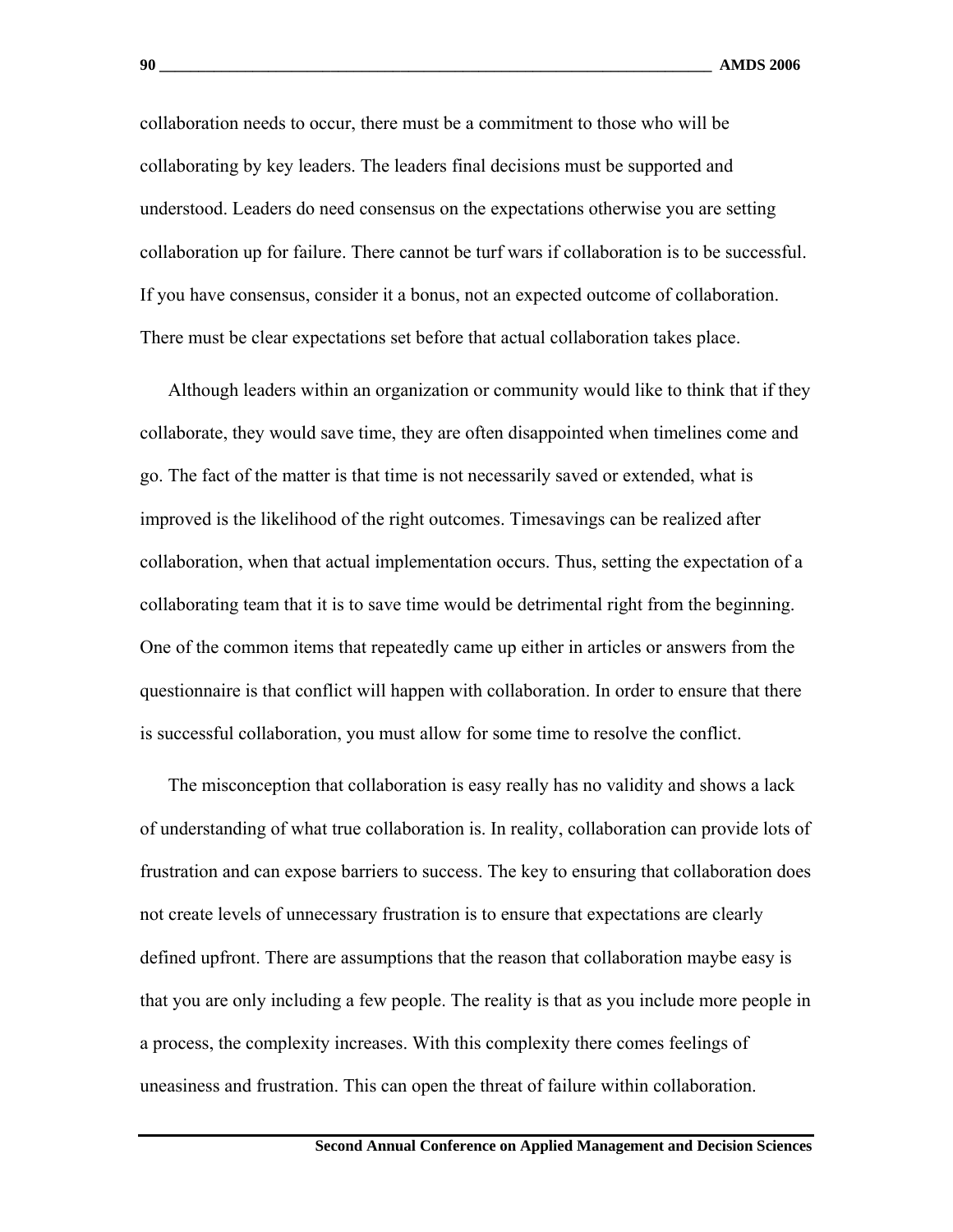There has been a very serious push for technology to come to the rescue of collaboration. The reality is that in some ways technology has caused enormous barriers in collaboration. Collaboration depends on the very human aspect of coming together. Collaboration must be set-up, designed and executed all by humans. Technology can and will help to facilitate collaboration efforts but it is not the answer in and of itself. The problem is that people can really hide behind technology. This hiding can lead to disastrous results. The other important part about this misconception is that there is the potential that not all those involved have the same capabilities when using technology. For example, they're maybe a couple of team members who have worked with software such as Microsoft's, Live Meeting. They will be proficient in how this type of technology can help to facilitate the collaboration process. On the other hand, there may be a couple of members who have just recently become familiar with how to use email. This can cause collaboration to potentially take longer and potentially force a change in who is involved. As I mentioned before, collaboration itself is not a time saving process so any extra training for those who are less technological inclined would simply need to be a part of the expectations and plan.

#### **Research Question**

The study has provided an opportunity to now dial down on different aspects of collaboration to begin to create theories and practice that can help improve success rates of collaboration. This study was in response to the following question: Why is it that often times collaboration fails? There are many reasons why collaboration can fail or succeed. Understanding what to watch out for and prepare for can increase the potential for success.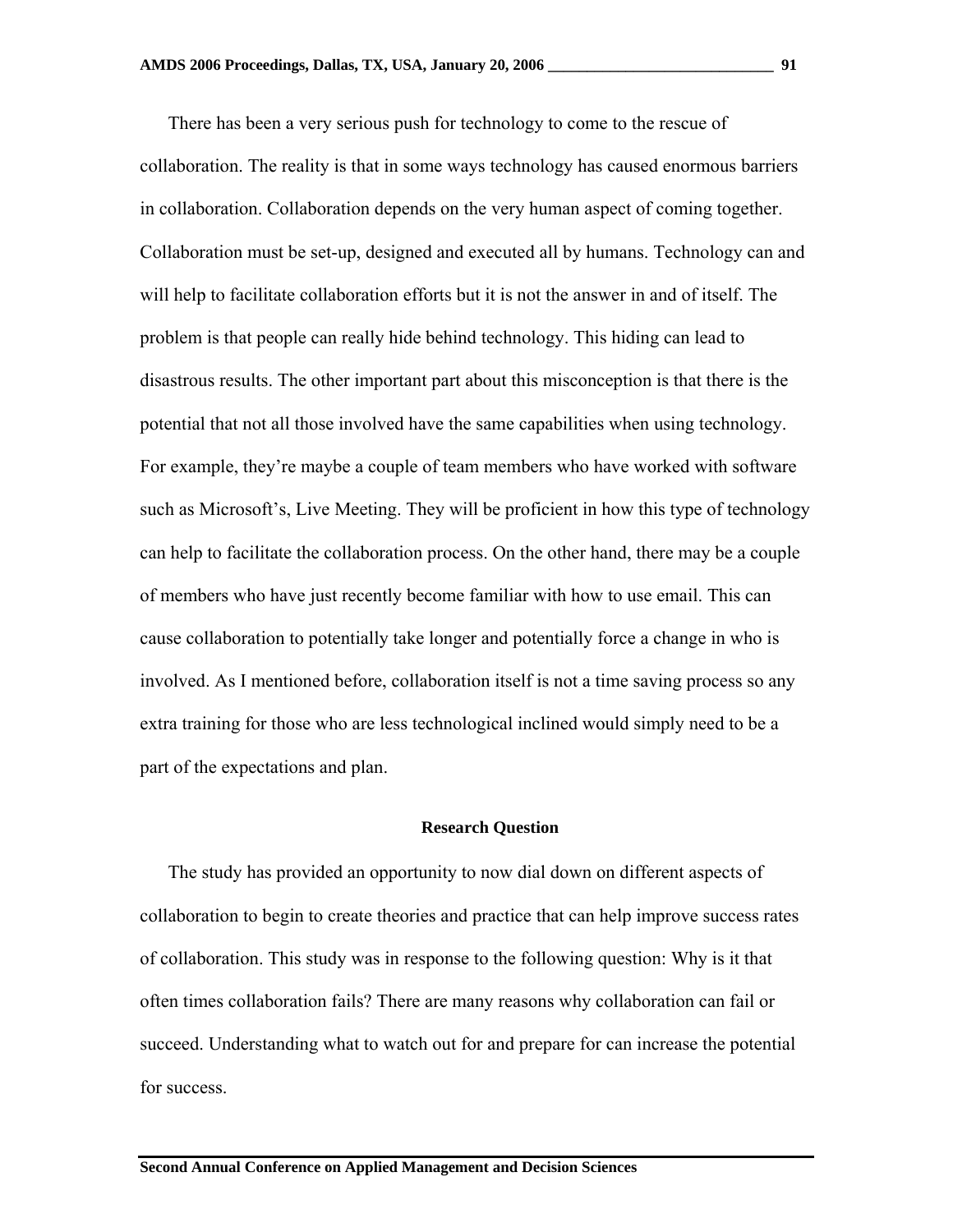#### **Conclusions and Recommendations**

The first component is to ensure that there are clear expectations for the collaboration that must take place. With the setting of these expectations comes the ability to set the proper message and direction for the collaboration team. Goals or "expectations" reflect the combined power of participants to achieve the desired result. They need to be clear, measurable, mutually agreed upon and broken down into both short-term and long-term targets (Gaining Momentum part 2). Identifying these expectations ensure, that those involved understand the difference between consensus and collaboration. It ensures that people understand the time commitment involved and that it is not a destination but rather a journey. Setting expectations should also provide a clear picture that the road to success with collaboration will not be easy. Research has demonstrated that the process of agreeing upon collaborative goals can be extremely difficult because of the variety of goals and constraints that different organizations and their individual representatives bring to a negotiating table (Eden, Huxham, & Vangen, 1996).

The next component of a successful collaboration is a conflict resolution process.

Most companies respond to the challenge of improving collaboration in entirely the wrong way. They focus on the symptoms rather than on the root cause of failures in cooperation: conflict. The fact is, you can't improve collaboration until you've addressed the issue of conflict. (Weiss and Hughes, pg 93, 2005)

One of the common responses that I received from my questionnaire was that conflict is and should be a part of collaboration. This is a sign that people are free to speak their minds and share their inputs and insights. The importance of understanding that conflict will arise and being prepared to manage through it is critical. It can provide opportunities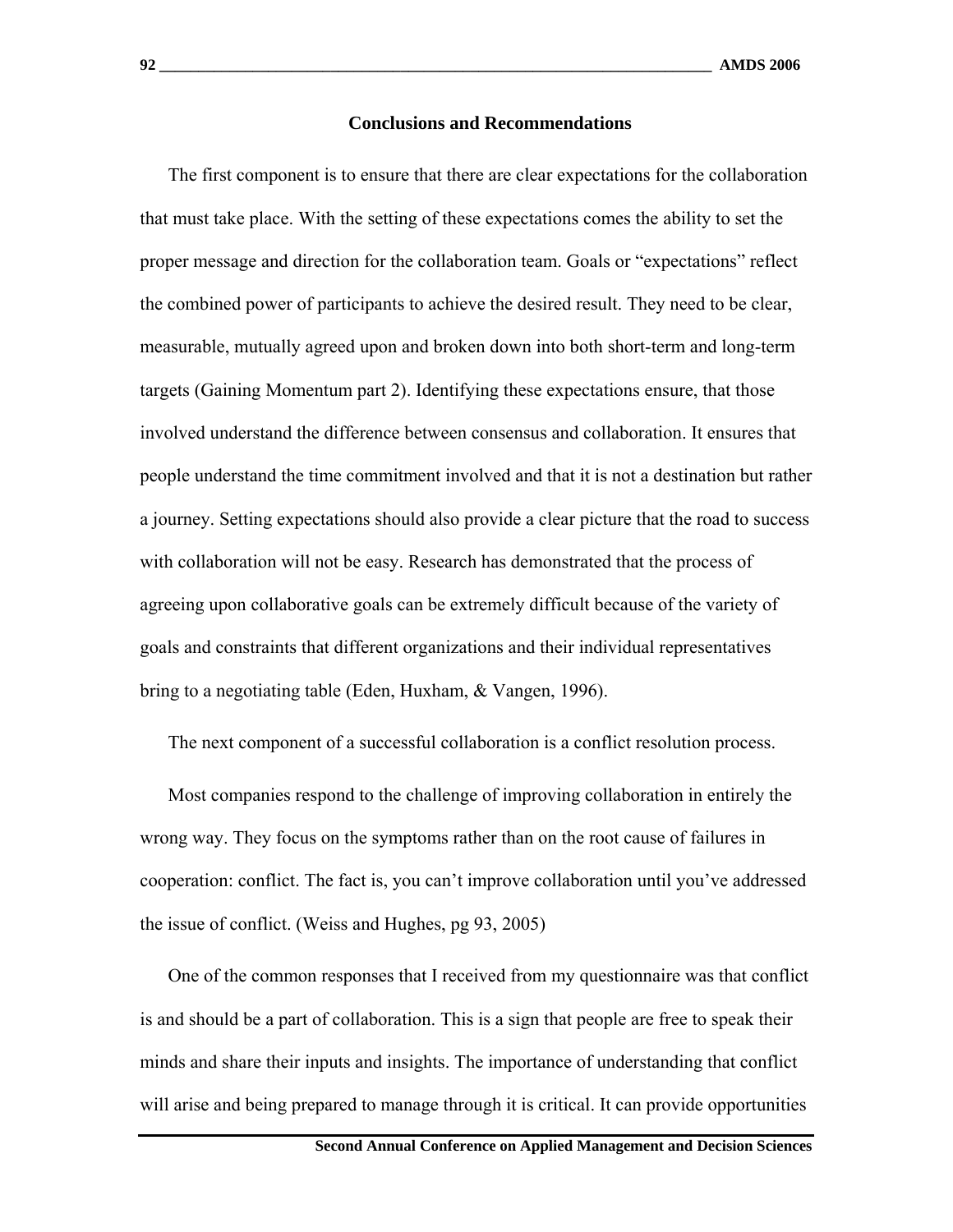to make real improvements and create solutions that have dramatic impact. If conflict is not managed correctly communication begins to break down. When this breakdown occurs, people begin to pick sides and this is not healthy for collaboration. This breakdown can also cause for the organization to lose precious time and money. An interesting thing about conflict is how technology can either be a great help or an extreme negative especially with collaboration. It is important to not allow for technology to be the driving force behind conflict resolution. Emails and chat rooms are the easy way out. Face to face meetings and even the use of videoconference are truly important to ensure that there is common ground and immediate responses can be provided. Technology has really hampered the conflict resolution process on many collaboration projects.

One of the areas that there must be more research on is the component surrounding the leadership within collaboration. For the most part what has been written is that the key to having a successful collaboration is to have a skilled leader. Collaboration success comes with a skilled leader who can truly manage the different relationships within the collaboration group. This leader must also be able to manage conflict without influencing the group into a place of consensus.

All participants in the initial group have a stake in leadership and in the outcomes. As the collaboration grows, new participants need to feel a sense of responsibility for the success of the group, even if they choose not to take a leadership role. (Community Collaboration Manual, 1991)

I want to make it very clear that there are many other key components to ensuring successful collaboration takes place. My goal was to provide context around the misconceptions of collaboration. Within this context I wanted to provide some key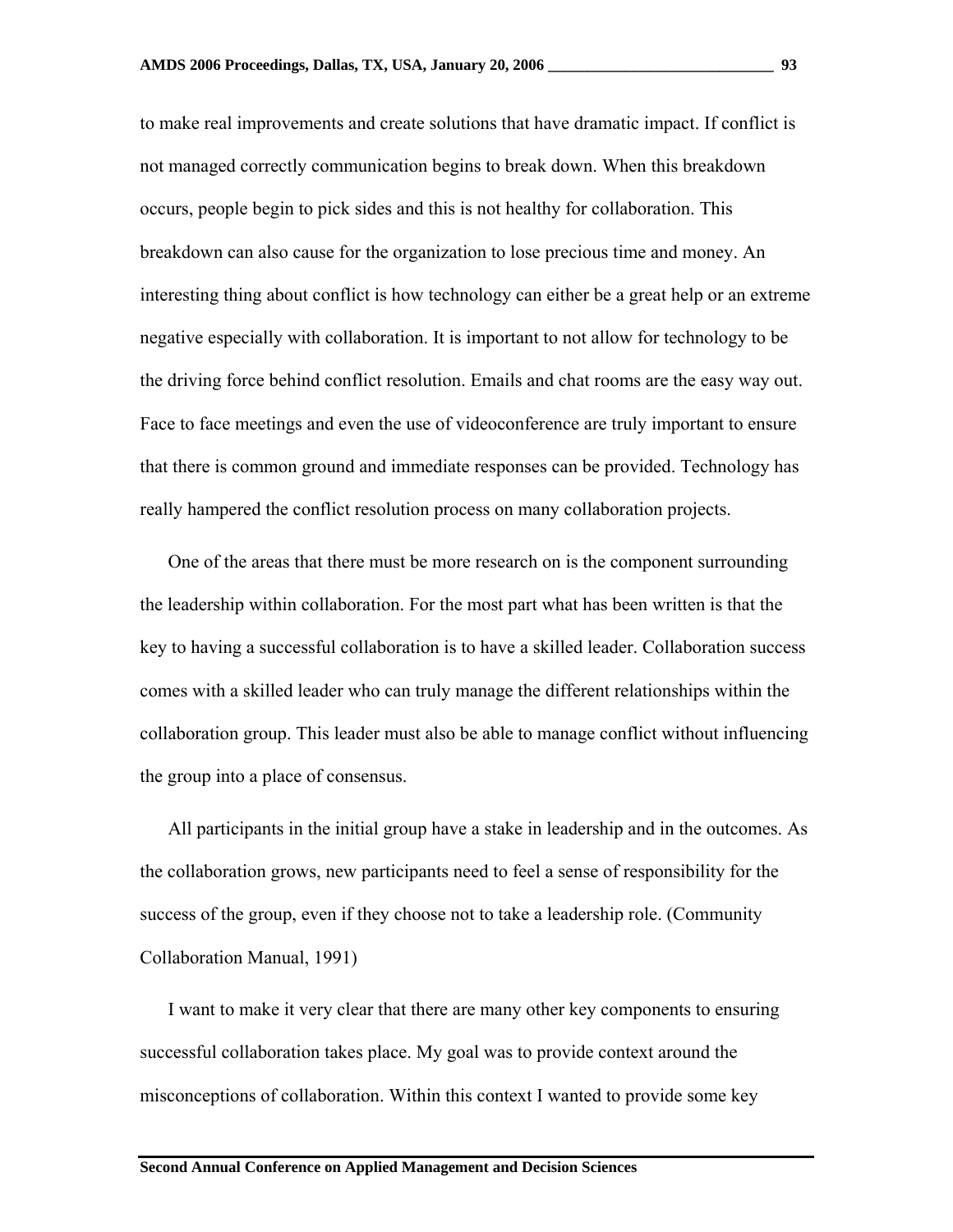components that will help to ensure these misconceptions of collaboration are eliminated. Getting collaboration right promises tremendous benefits: a unified face to customers, faster internal decision making, reduced costs through shared resources, and the development of more innovative products (Weiss & Hughes, p. 93, 2005). We see almost on a daily basis throughout the world both the importance of collaboration and the failure when it is not done correctly. I have truly found that watching the suffering of those who have been impacted by some of the failures of collaboration at the highest levels of government, education and business has caused me to want to clearly understand and be a leader within a collaborative community. This is not an easy task but it is worth doing. As I continue my research on collaboration there is one area that I want to explore in-depth. That area is around accountability.

Accountability means specifying results anticipated at the outset, and then continuously monitoring progress so mid-course corrections can be made. An evaluation of collaboration efforts and results should be planned from the outset to help collaborators decide how various efforts should be modified, expanded or dropped. (Community Collaboration Manual, 1991)

I look forward to the opportunities that I will have in the future to participate in collaboration. I know that as I become more educated on this process, I have an obligation to educate others.

#### **Reference**

Gaining Momentum. Community Strategy Series. September (2002). Retrieved

Community Collaboration Manual. January (1991). Retrieved December 1, 2005, from www.mentoring.org/program\_staff/eeptoolkit/management/**collaboration**/7keyss uccesscollab.doc.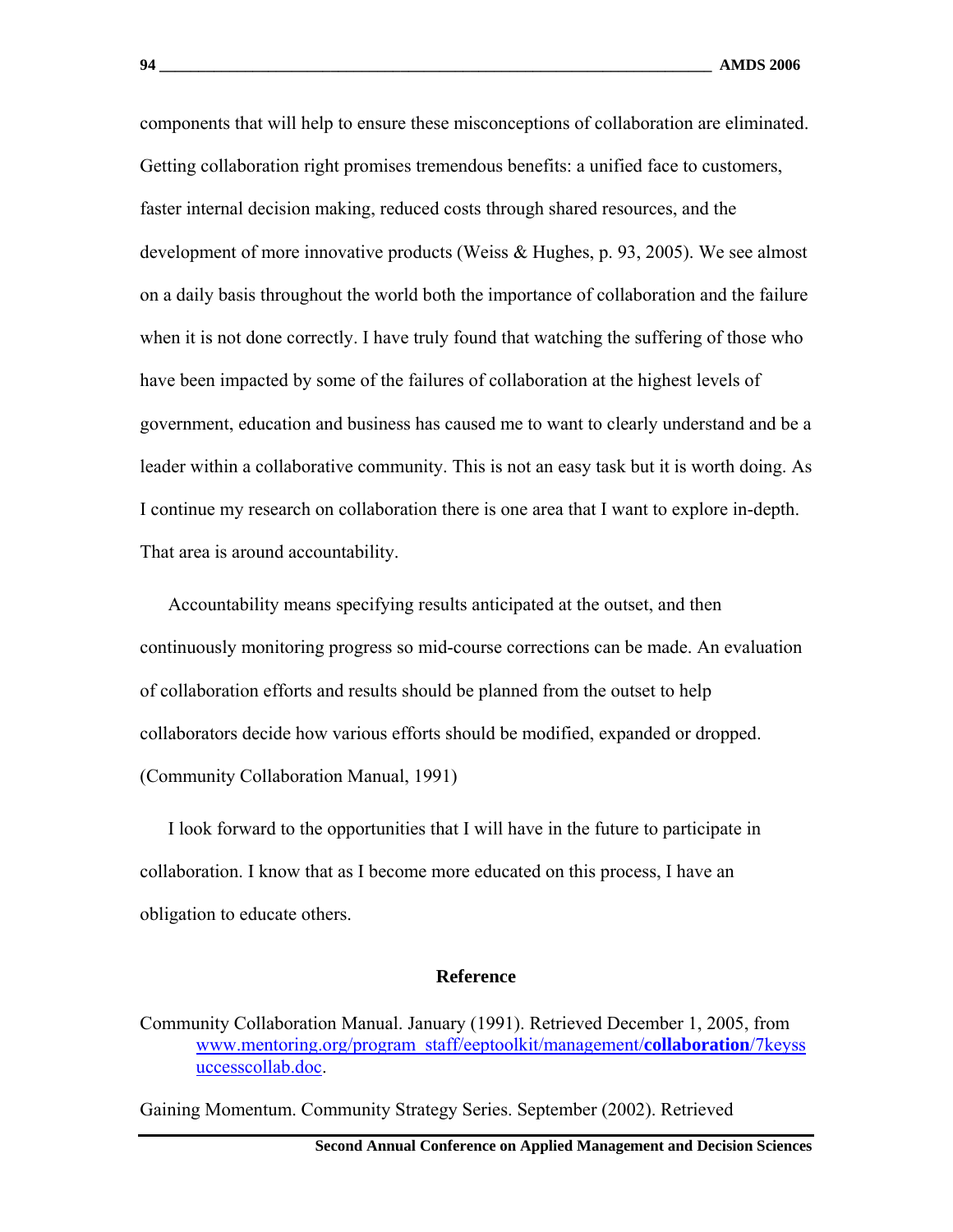December 3, 2005, from www.americaspromise.org/files/April2003.pdf

- Huxham, Chris and Siv Vangen. Leadership in the shaping and implementation of collaboration agendas: How things happen in a (not quite) joined-up world. Academy of Management Journal. 2000. Vol. 43. No. 6. pg 1159-1175.
- Weiss, Jeff and Jonathan Hughes. What Collaboration? Accept-and-Actively manage-Conflict. Harvard Business Review. March 2005.
- Why Build Community Collaboration? Retrieved December 8 2005, from www.communitycollaboration.net/id20.htm.

Wikipedia. Retrieved December 12, 2005, from www.wikipedia.com/consensus.

**About the authors:** Seth Saunders is currently a doctoral student in Information Systems Management at Walden University. Seth received an MBA in Global Management and a second Master's in Organizational Management from the University of Phoenix. Seth received his Bachelors degree from Brigham Young University in Communications. Seth is currently Vice President at Laureate Education, Inc. You may contact the author by email at seth.saunders@laureate-inc.com.